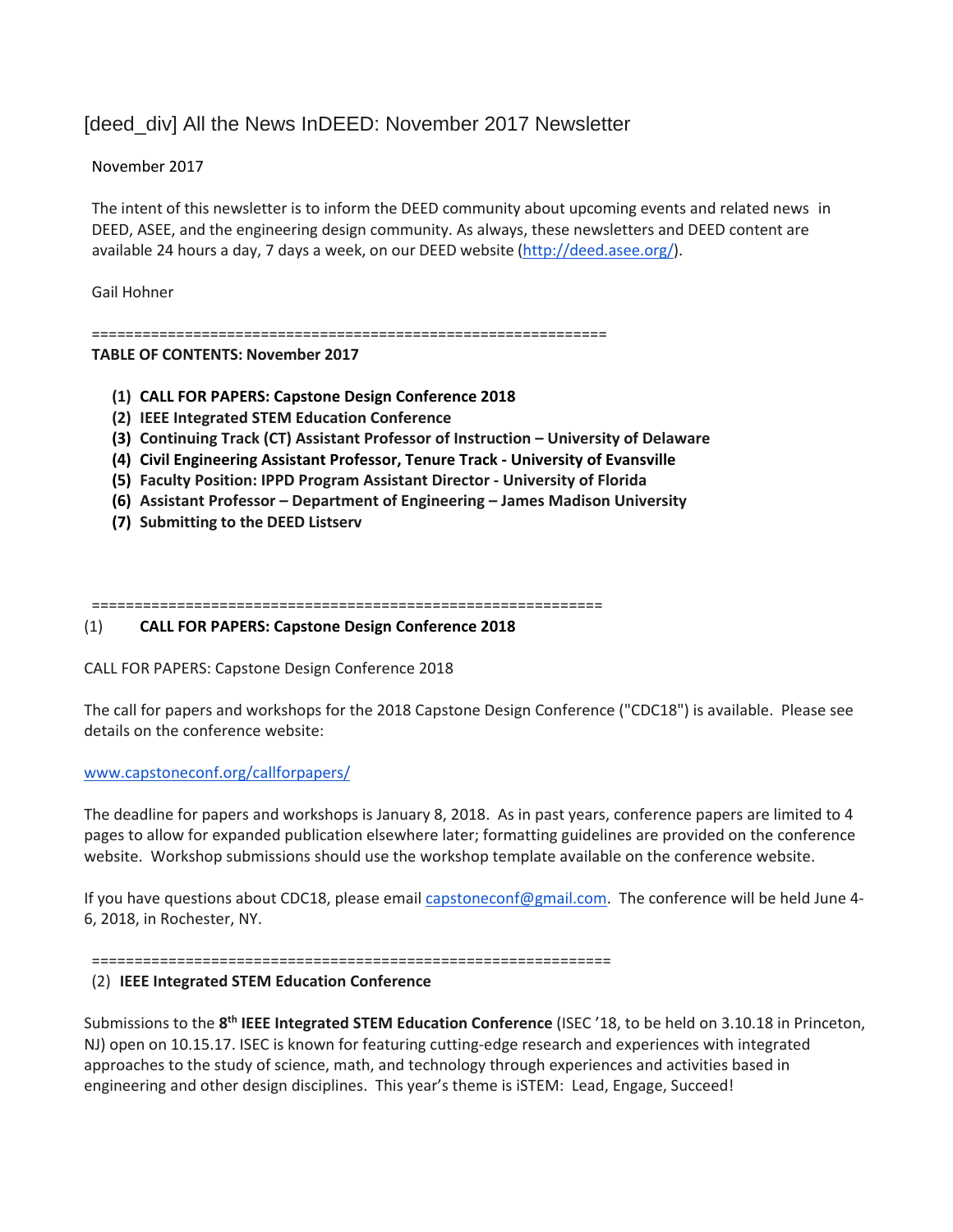Please use this link to submit: [http://edas.info/N23742.](http://edas.info/N23742) Please see the full CFP on the conference website[,ewh.ieee.org/conf/stem.](http://ewh.ieee.org/conf/stem)

#### ===============================================================

### **(3) Continuing Track (CT) Assistant Professor of Instruction – University of Delaware**

The Department of Mechanical Engineering (ME) at the University of Delaware (UD) invites applications for a Continuing Track (CT) Assistant Professor of Instruction faculty position. CT positions at UD have full voting rights, regular promotion schedules, and access to sabbaticals. Responsibilities will include teaching and curriculum development related to all aspects of the undergraduate mechanical engineering program. Applicants should hold a Ph.D. in mechanical engineering, or closely related field, and have teaching experience, a record of scholarship in engineering education, and interest in program accreditation. Industrial experience in mechanical engineering will be viewed favorably. More information can be found at: [http://me.udel.edu/careers/UD-MEEG\\_CT-Instruction.pdf](http://me.udel.edu/careers/UD-MEEG_CT-Instruction.pdf)

#### =========================================================

#### **(4) Civil Engineering Assistant Professor, Tenure Track - University of Evansville**

The Department of Mechanical and Civil Engineering at the University of Evansville invites applications for a tenure track Assistant Professor position in Civil Engineering.

The applicant must send a cover letter, statement of teaching philosophy, curriculum vitae, and a list of four references as a single PDF file to Immanuel Selvaraj, Associate Professor of Civil Engineering, Department of Mechanical and Civil Engineering (ss476@evansville.edu). In addition, the applicant must complete the University of Evansville online application at **<http://www.evansville.edu/offices/hr/employmentApp.cfm>**

# ========================================================

#### **(5) Faculty Position: IPPD Program Assistant Director - University of Florida**

The Integrated Product and Process Design (IPPD) Program is an institutionalized, industrially sponsored multidisciplinary capstone design course sequence. Over 3,200 seniors in various engineering and business disciplines have participated in more than 500 projects since the program's founding in 1995. IPPD prepares students for professional practice by engaging them in real-world design, build and test projects provided by sponsoring industrial clients and supported by company liaison engineers and UF faculty mentor/coaches. UF IPPD is part of the Engineering Innovation Institute within the Herbert Wertheim College of Engineering.

The IPPD Assistant Director will be responsible for managing the design, planning, and delivery of leading edge product and process design curriculum, mentoring project teams, assisting with sponsor company, project and student recruiting, publishing scholarly work related to capstone design education in engineering education journals and conference proceedings, leading and participating in grant-writing activities, and teaching courses in the Engineering Innovation Institute.

# For more information and instructions on how to apply, visit: <http://explore.jobs.ufl.edu/cw/en-us/job/505395/assistant-engineer>

Please direct questions to the search committee chair: William R. Eisenstadt, Professor [wre@tec.ufl.edu](mailto:wre@tec.ufl.edu)